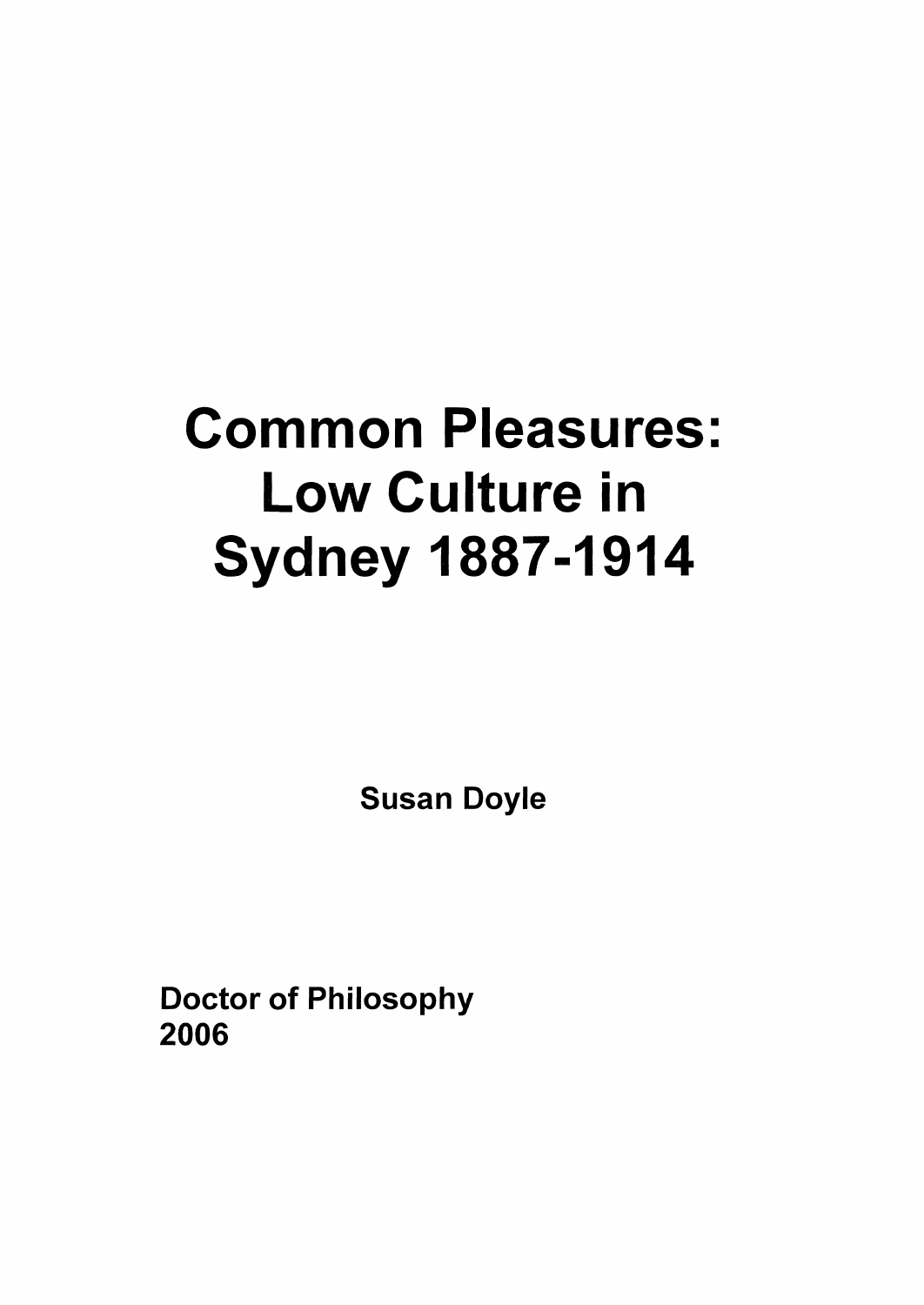### **CERTIFICATE OF AUTHORSHIP/ORIGINALITY**

I certify that the work in this thesis has not previously been submitted for a degree, nor has it been submitted as part of requirements for a degree except as fully acknowledged within the text.

<sup>I</sup> also certify that the thesis has been written by me. Any help that <sup>I</sup> have received in my research work and the preparation of the thesis itself has been acknowledge. In addition, <sup>I</sup> certify that all information sources and literature used are indicated in the thesis.

Susan Doyle.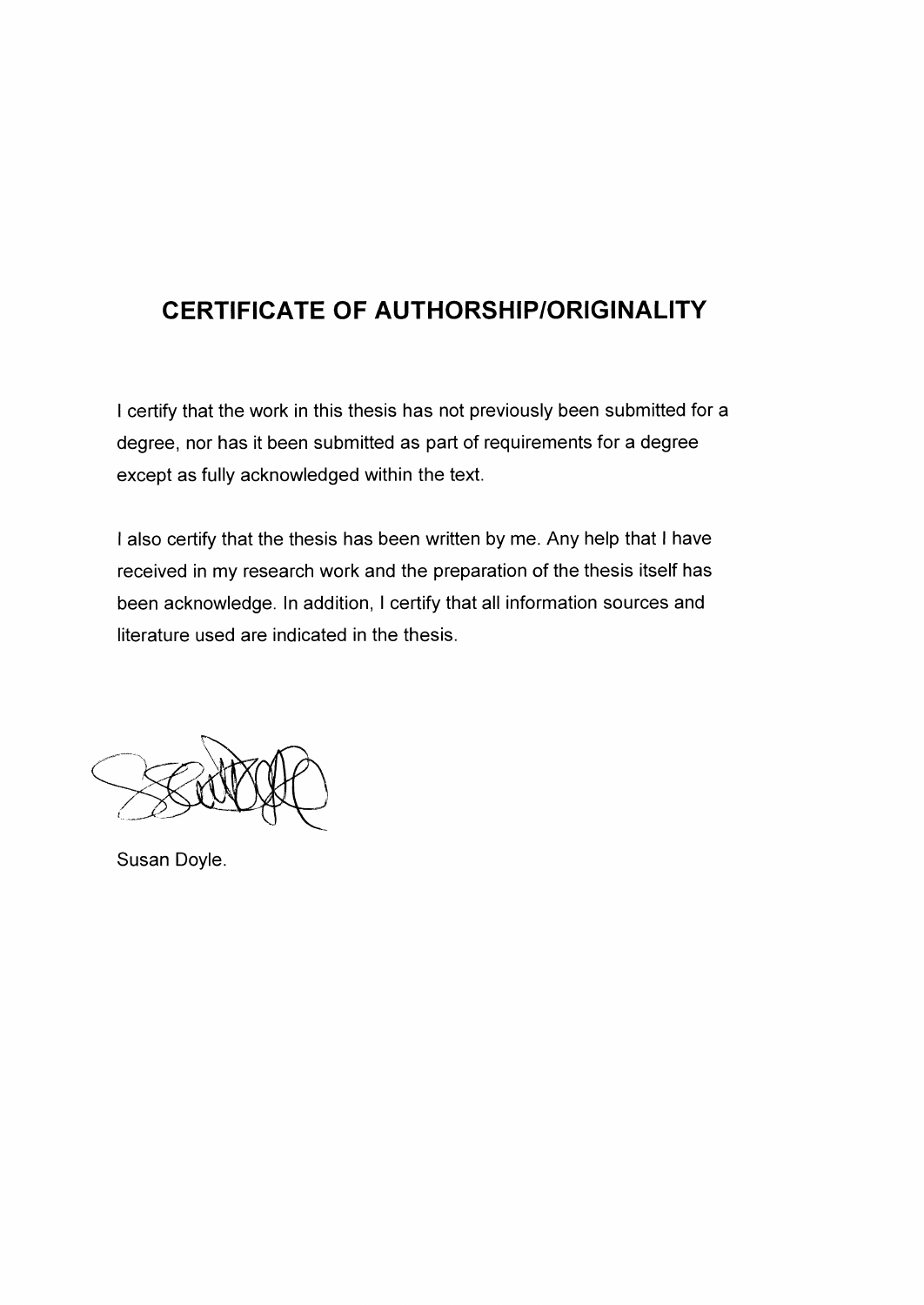## **Contents**

#### **Preface and Acknowledgements ii**

**Abstract vi**

**Introduction <sup>1</sup>**

#### **Part 1, The Pub** 23

- Chapter 1: The 1887 Intoxicating Drink Inquiry 24
- Chapter 2: Lower-Class Drinking: Places and Practices 54
- Chapter 3: Women and the Drink Question 82

#### **Part 2, The Vaudeville Theatre 115**

- Chapter 4: 'Colour, Music, Light and Rhythm': Vaudeville in Sydney 116
- Chapter 5: The Gallery Gods: 'Kicking up a Row in Olympus' 141
- Chapter 6: "We've Got a Lodger and He's Very Fond of Ma': The Vaudeville Repertoire 162

#### **Part 3, The Street** 196

- Chapter 7: Larrikin Days 197
- Chapter 8: The Haymarket Swell: Larrikin Fashion 223
- Chapter 9: Everyday Resistance: Larrikin Street Life 248

#### **Conclusion** 280

#### **Bibliography** 285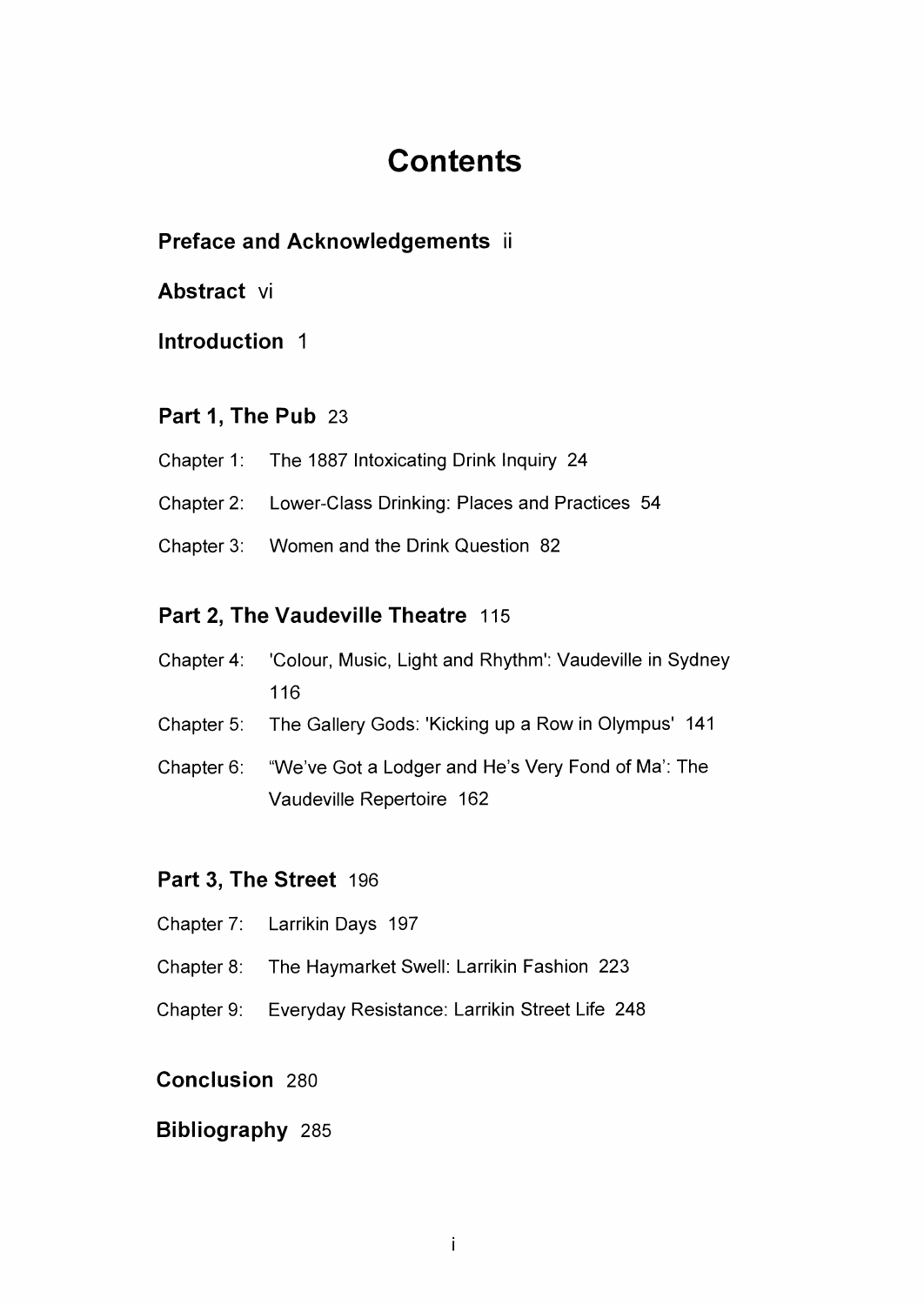## **Preface and Acknowledgements**

In *Heterologies* De Certeau writes:

By a professional reflex, the historian refers any discourse to the socioeconomic or mental conditions that produced it. He needs to apply this kind of analysis to his own discourse in a manner that will make it pertinent to the elucidation of those forces that presently organise representations of the past.

Accordingly, in the interests of breaking open my own discourse, <sup>I</sup> will outline some of the circumstances which led me to undertake this thesis and the bodies of knowledge and personal baggage which have informed its writing.

My original undergraduate training, undertaken in the late 1960s and early 1970s, was in cultural anthropology, English literature, and European history. The first sparked an enduring interest in micropractices and beliefs. The last two, in combination with a lifetime's reading of Victorian novels, inspired an interest in the nineteenth century. A gap of some thirty odd years ensued before <sup>I</sup> returned to non-vocational tertiary study and undertook, as what used to be called an 'irregular student', a course in Australian Cultural History taught by Penny Russell at Sydney University. The course introduced me to the ethnographic approach to history through the work of writers like Greg Dening, Robert Darnton and the anthropologist Clifford Geertz. Darnton has said that the ethnographic historian 'studies the way ordinary people made sense of the world', encapsulating an approach which appealed to my anthropological training. The course also revealed to me the joys of research which led to an MA thesis on representations of Sydney in fiction in the late nineteenth and early twentieth centuries.

ïi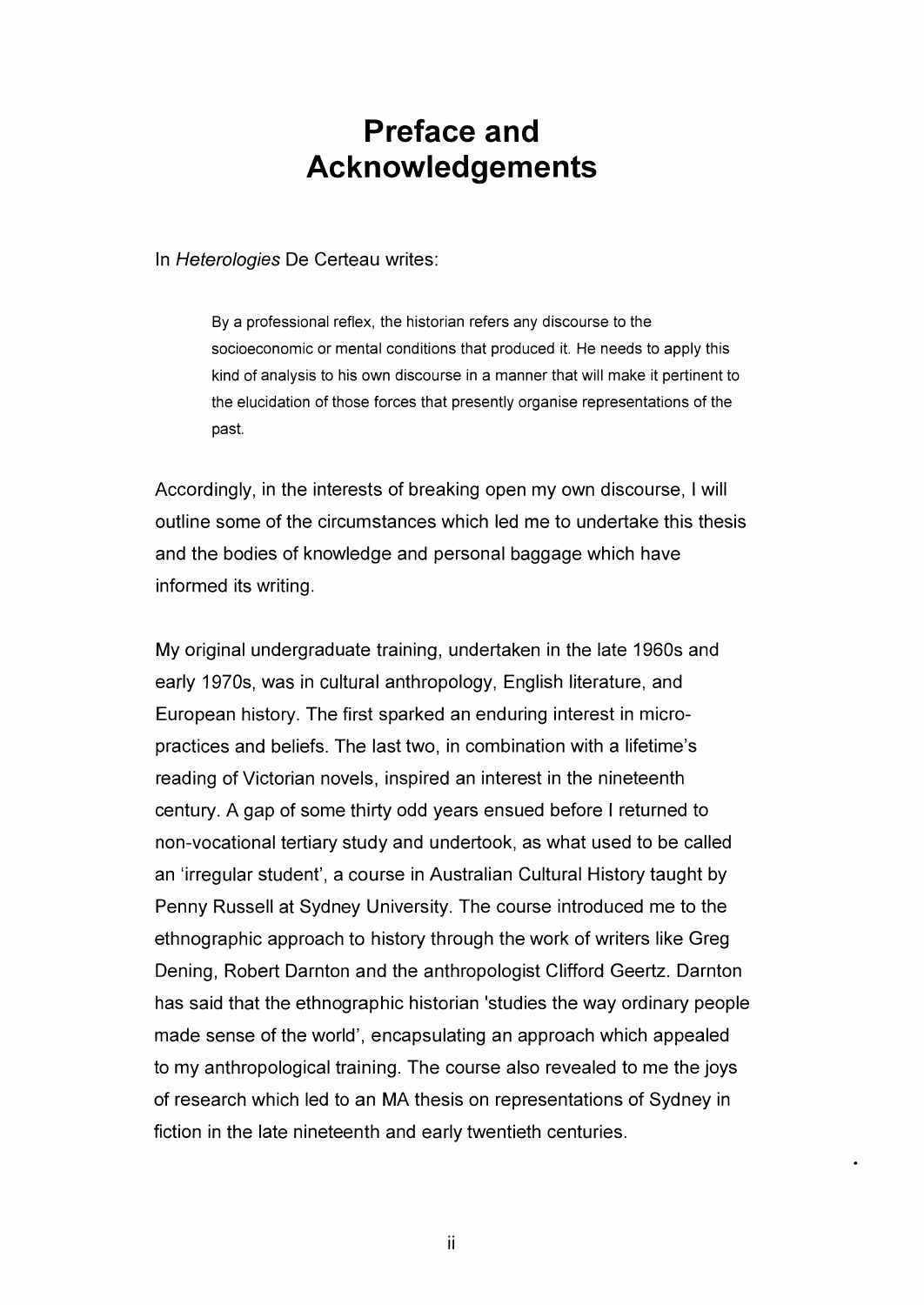In the course of researching for that thesis <sup>I</sup> became curious about the people, the things, the activities that seemed to have been left out of most of the documentary sources. In particular <sup>I</sup> found it perplexing that the lower class, the poor, the humble, however one chooses to term them, though numerically dominant, had only a precarious foothold in history. The details of the lived experience of this obscure majority seemed to me mysterious and exotic, more interesting and more meaningful than grand historical rubrics of nation and identity which left great swathes of life unexamined and unexplained. <sup>I</sup> came to consider it an important social task to acknowledge these people, akin perhaps to Michelet's pronouncement that it is the work of the living in writing history to quiet the dead.

When <sup>I</sup> began this PhD <sup>I</sup> planned to take an ethnographic approach to the topic, gleaning as much detail on practices and rituals as possible and searching for their meanings, their internal logic. However insights gained in a series of overcrowded but lively postgrad seminars on modernity taught by Zdenko Zlatar enabled me to see that the period <sup>I</sup> was concerned with was in fact one of radical change, not only sweeping change in technology and the arts, but also less spectacular changes in socio-cultural formations which were ultimately to transform everyday life.

Another factor which influenced the writing was awareness of a new body of theoretical work which was having a profound effect on the social sciences and the humanities. The conversations of academic friends and family members had alerted me to the work of that disparate group of theorists classed as 'post-modern' or 'post-structuralist' among other terms and to the transformations that their work was effecting in the academic world. As <sup>I</sup> began selectively to read these writers it became apparent that a whole world of theory had developed since <sup>I</sup> was an undergraduate. Some conservative historians like Keith Windschuttle were dismissive, questioning the relevance and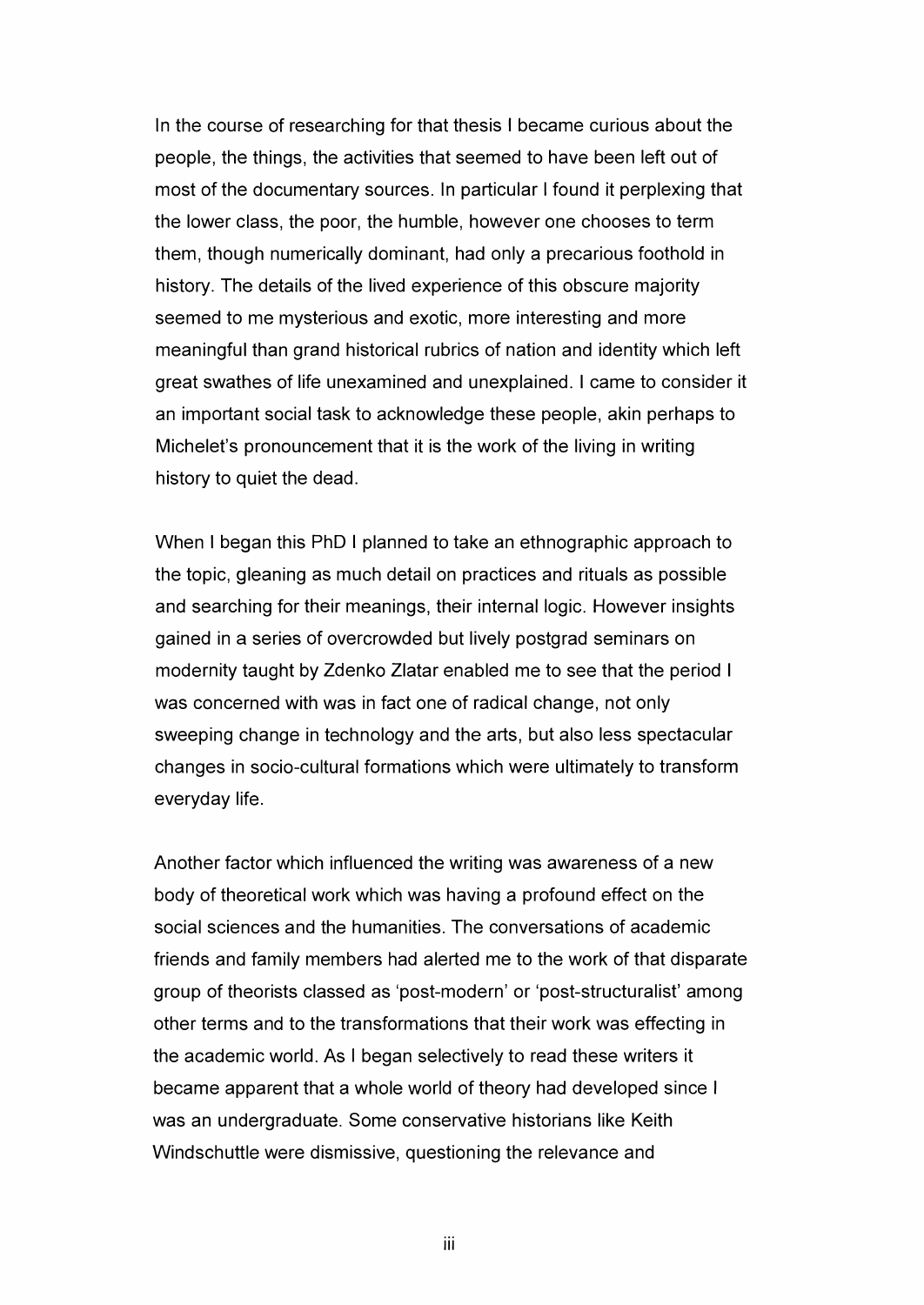appropriateness of these ideas to the writing of history. This ought primarily, so they held, to be concerned with sources not theories. <sup>I</sup> found however that the work of particular writers was illuminating when applied to the texted past and could be used to unlock deeper levels of meaning.

<sup>I</sup> have been aware throughout the writing process that the culture <sup>I</sup> was describing represents a thin archaeological veneer laid over a much deeper layer of pre-existing culture, namely that of Australia's indigenous inhabitants. Although <sup>I</sup> am aware that any attempt to acknowledge its ancient and powerful presence can be no more than the merest tokenism, nonetheless <sup>I</sup> feel that it is necessary to make a gesture in this regard. This, <sup>I</sup> felt, was preferable to inattention in the face of the moral enormities which the dispossession of its owners have entailed. To pass over it in silence would seem complicit with historical attempts to nullify both the culture and the prior claims of the people who practised it. Such inattention inevitably deepens the injury to the national psyche which so urgently needs attention.

Although the writing of this thesis has been essentially a solitary task, it would be a considerably poorer product had it not been for the contributions of a number of people, to whom <sup>I</sup> would like to acknowledge a debt of gratitude: to Peter Doyle for his wide-ranging knowledge, rigorous intellectual standards and keen eye for shapely narrative and the generosity with which he placed them at my disposal; to Biddy Doyle for her lively and unique way of engaging with the written word which has been both inspiring and corrective; to Malcolm Skewis and Bruce Doar for their perceptive reading and comments on early drafts of part one; to Sharon Davidson for intense and sometimes difficult discussions which helped me to clarify a number historiographical problems; to John Whiteoak whose unstinting kindness in reading drafts and enormous knowledge of Australian popular music allowed me to correct some omissions, misconceptions and

**IV**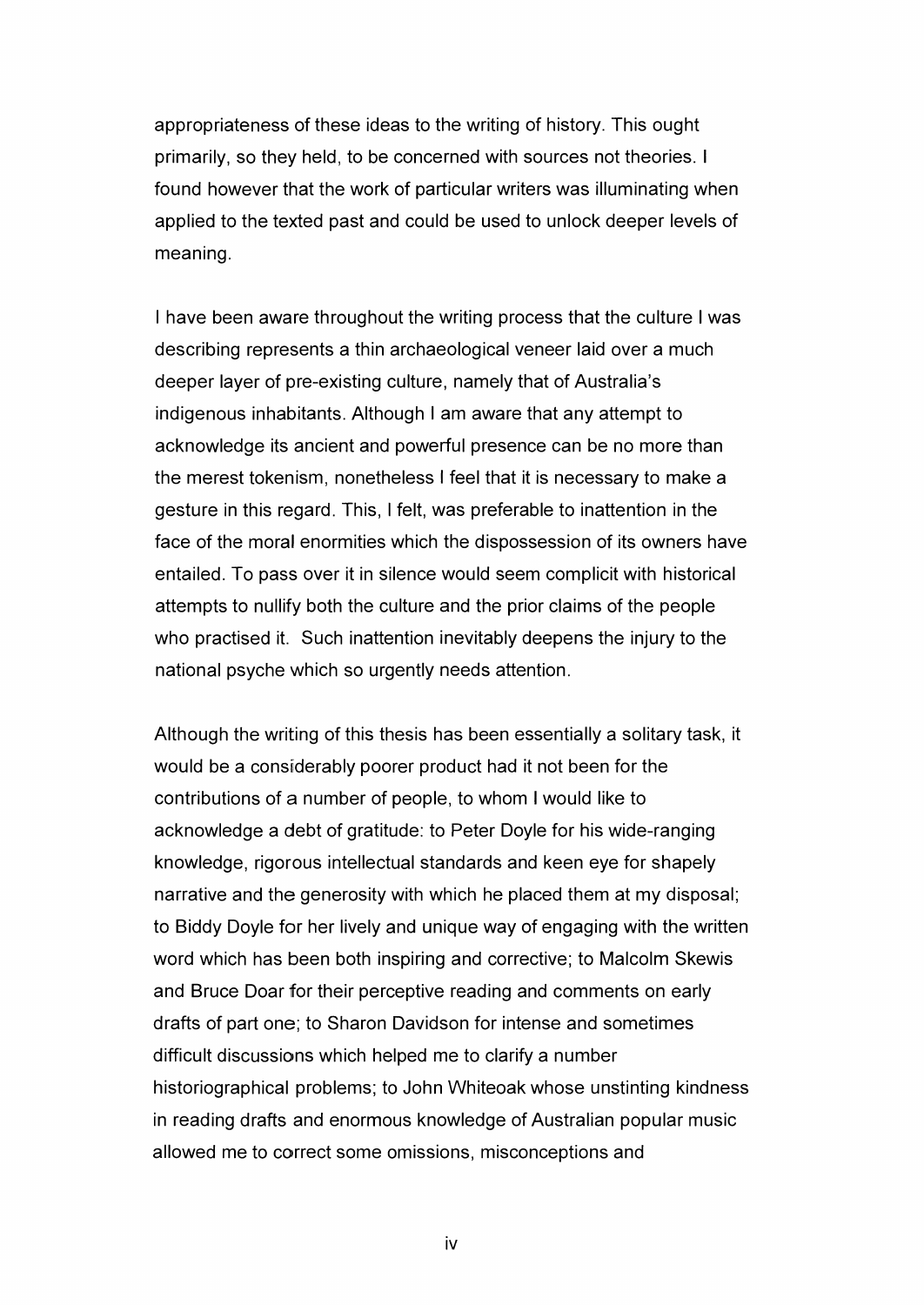misinterpretations in part two; to Jeni Thornley for insights into the violence and dispossession wrought by history and the need to acknowledge that at the deepest levels; to the numerous friends and family members whose interest did not flag even at times when mine did, particularly Moira Bishop and Denise Byrne; and finally to my supervisor, Paul Ashton whose combination of a formidable knowledge of Australian history, fine editorial skills, tact, conscientiousness and bracing good humour helped to make a task which might have been gruelling into an enormous pleasure; also to the other members of Paul's PhD group for their insights and support. Heartfelt thanks to all.